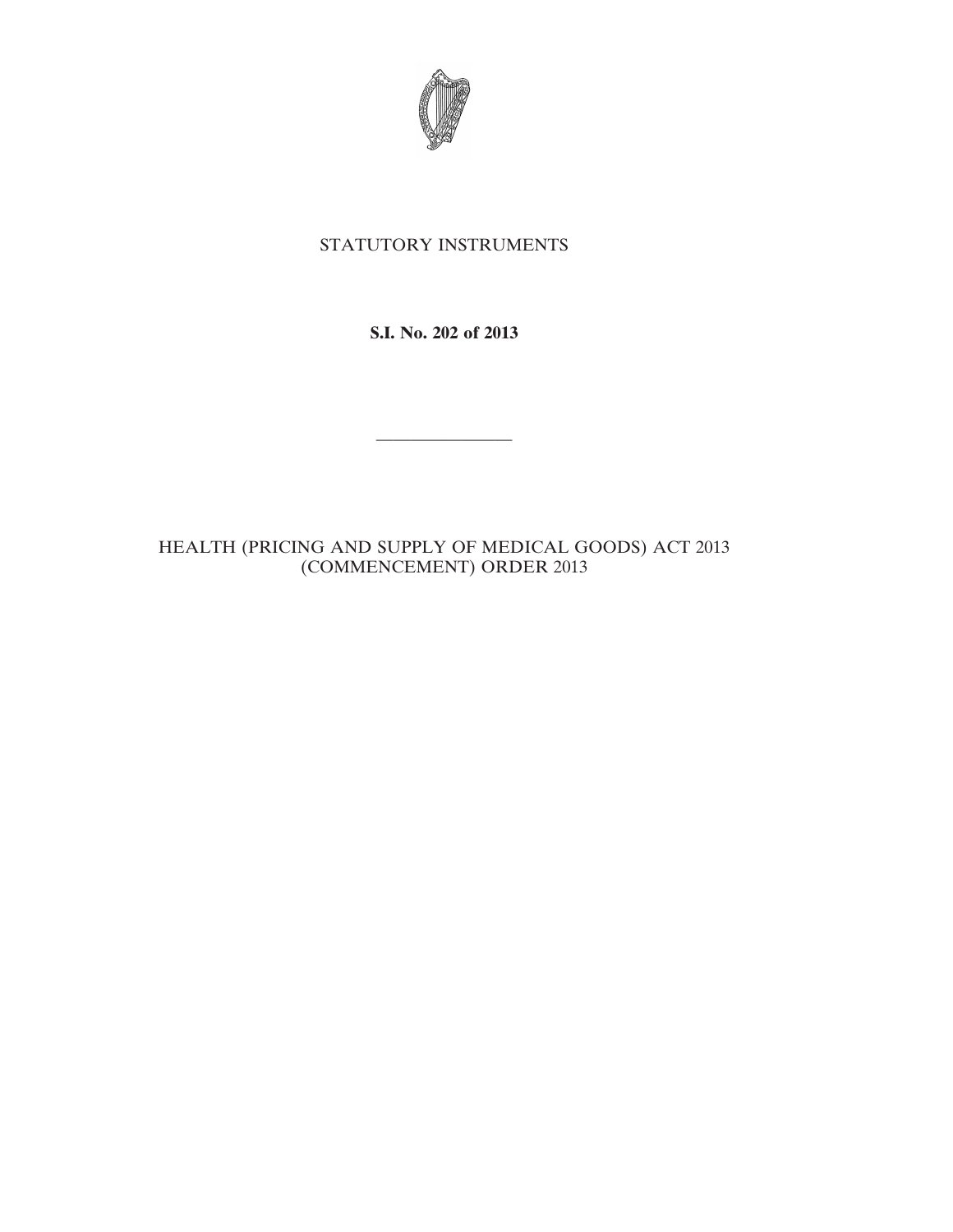## HEALTH (PRICING AND SUPPLY OF MEDICAL GOODS) ACT 2013 (COMMENCEMENT) ORDER 2013

I, JAMES REILLY, Minister for Health, in exercise of the powers conferred on me by section 1(3) of the Health (Pricing and Supply of Medical Goods) Act 2013 (No. 14 of 2013), hereby order as follows:

1. This Order may be cited as the Health (Pricing and Supply of Medical Goods) Act 2013 (Commencement) Order 2013.

2. The 24th day of June 2013 is appointed as the day on which the Health (Pricing and Supply of Medical Goods) Act 2013 (No. 14 of 2013), other than section 36, shall come into operation.



GIVEN under my Official Seal, 19 June 2013.

> JAMES REILLY, Minister for Health.

*Notice of the making of this Statutory Instrument was published in "Iris Oifigiúil" of* 21*st June*, 2013.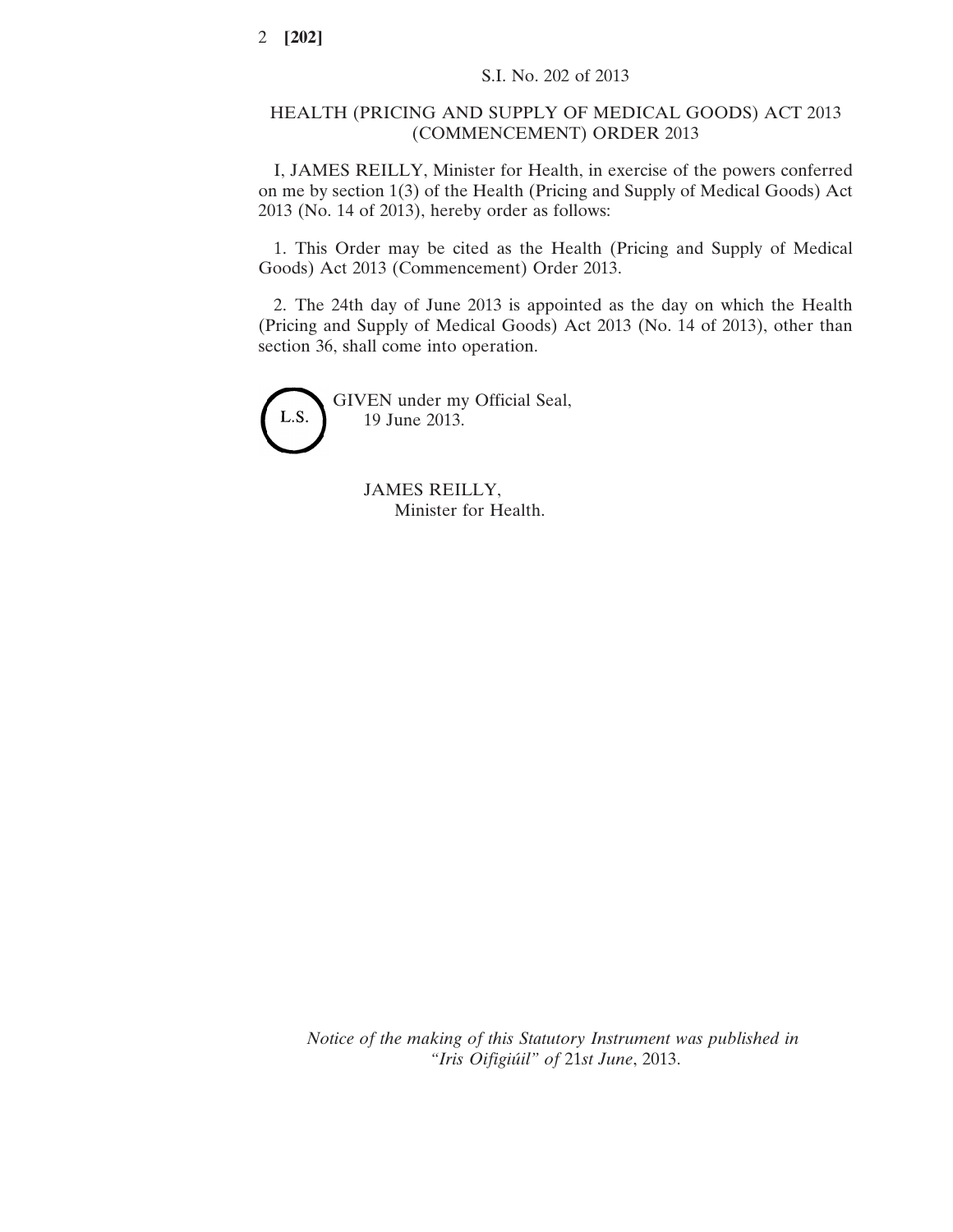**[202]** 3

## EXPLANATORY NOTE

*(This note is not part of the Instrument and does not purport to be a legal interpretation.)*

This Order brings the Health (Pricing and Supply of Medical Goods) Act 2013 into operation, with the exception of Section 36 which will be commenced later. This Act provides for the introduction of a system of generic substitution and reference pricing which enables patients to opt for lower cost interchangeable (i.e. generic) medicines. It also establishes a list of prescribed items which may be supplied or reimbursed by the Health Service Executive (HSE) to patients under the General Medical Services (GMS) and community drug schemes, and establishes mechanisms for setting the prices of those items where they are so supplied.